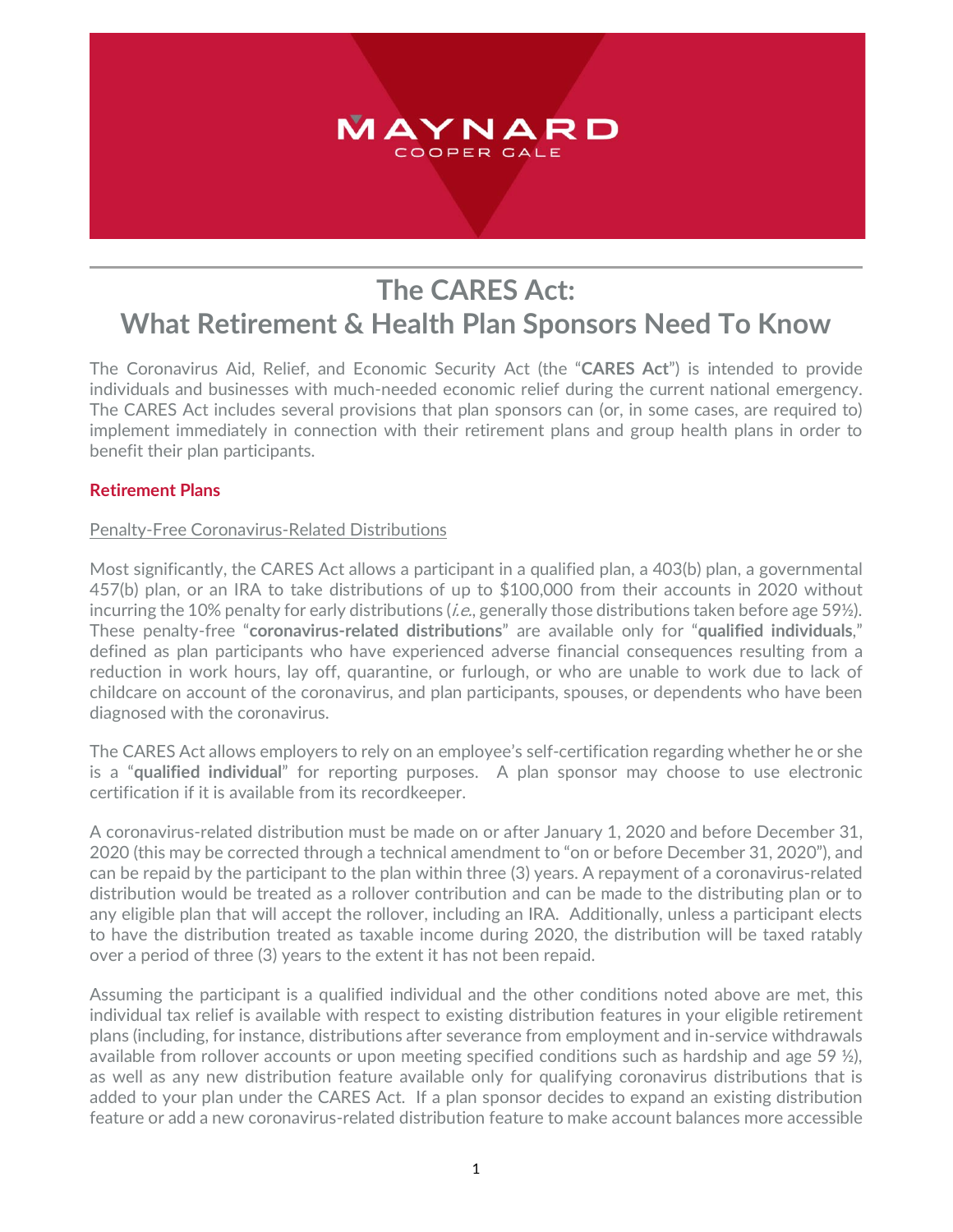to participants, plan amendments can be adopted as late as the end of the plan year beginning on or after January 1, 2022 (or January 1, 2024 for governmental plans).

Due to the urgency of the current situation, your retirement plan service provider may accelerate the decision-making process by treating these distributions as an automatic plan feature and requiring sponsors to actively opt-out of providing coronavirus-related distributions from all account balances (including elective deferrals and safe harbor contributions) if they do not wish to allow such distributions. Accordingly, it is paramount that plan sponsors connect with their service providers as soon as possible to determine how their plans will address these distributions.

### Plan Loans

The CARES Act increases the maximum amount a qualified individual (a person meeting the criteria established above for coronavirus-related distributions) is permitted to borrow as a plan loan to the lesser of \$100,000 or 100% of the participant's vested account balance (up from \$50,000 or 50% of the account balance). This temporary increase runs from March 27, 2020 to September 23, 2020 (*i.e.*, 180 days after enactment). Our review of the CARES Act does not indicate plan sponsors are required to increase plan loan limits; rather, this appears to be an optional plan feature.

If a participant has an outstanding plan loan, including a loan that is outstanding as of March 27, 2020, and has loan repayments which are due between now and December 31, 2020, each outstanding repayment during 2020 has a one-year extension before a deemed distribution will occur. The CARES Act requires subsequent loan repayments, including interest, to be re-amortized to reflect the one-year repayment extension, and the general five-year limit on plan loan repayments will not take into account this one-year repayment extension.

### Required Minimum Distributions

The CARES Act allows defined contribution plans and IRAs to suspend the 2020 required minimum distributions ("**RMD**") altogether, as well as 2019 RMDs for those participants whose required beginning date is April 1, 2020 (*i.e.*, participants who reached age 70  $\frac{1}{2}$  in 2019). Any RMDs that are suspended for 2020 under this provision will not be treated as eligible rollover distributions, which means they will not be subject to required rollover withholding or Section 402(f) notices. The CARES Act also provides that 2020 is disregarded for purposes of determining the 5-year period for certain death beneficiaries whose RMDs do not begin by the year following the year of the participant's death.

# Minimum Required Contributions for Single-Employer Defined Benefit Plans

For single-employer defined benefit plans, any minimum required contribution that is due in 2020 can be postponed until January 1, 2021. Any postponed minimum required contribution will include interest accrued between the original due date and the postponed payment date. For purposes of determining the minimum funding requirements for plan years that include any portion of 2020, plan sponsors are permitted to use their plan's adjusted funding target attainment percentage ("**AFTAP**") for the last plan year ending before January 1, 2020.

#### **Amendments**

To the extent your plan is amended to reflect any of these CARES Act provisions, any amendment should be adopted by the last day of the plan year beginning on or after January 1, 2022 (*i.e.*, for calendar year plan years, by December 31, 2022) for non-governmental plans and January 1, 2024 for governmental plans.